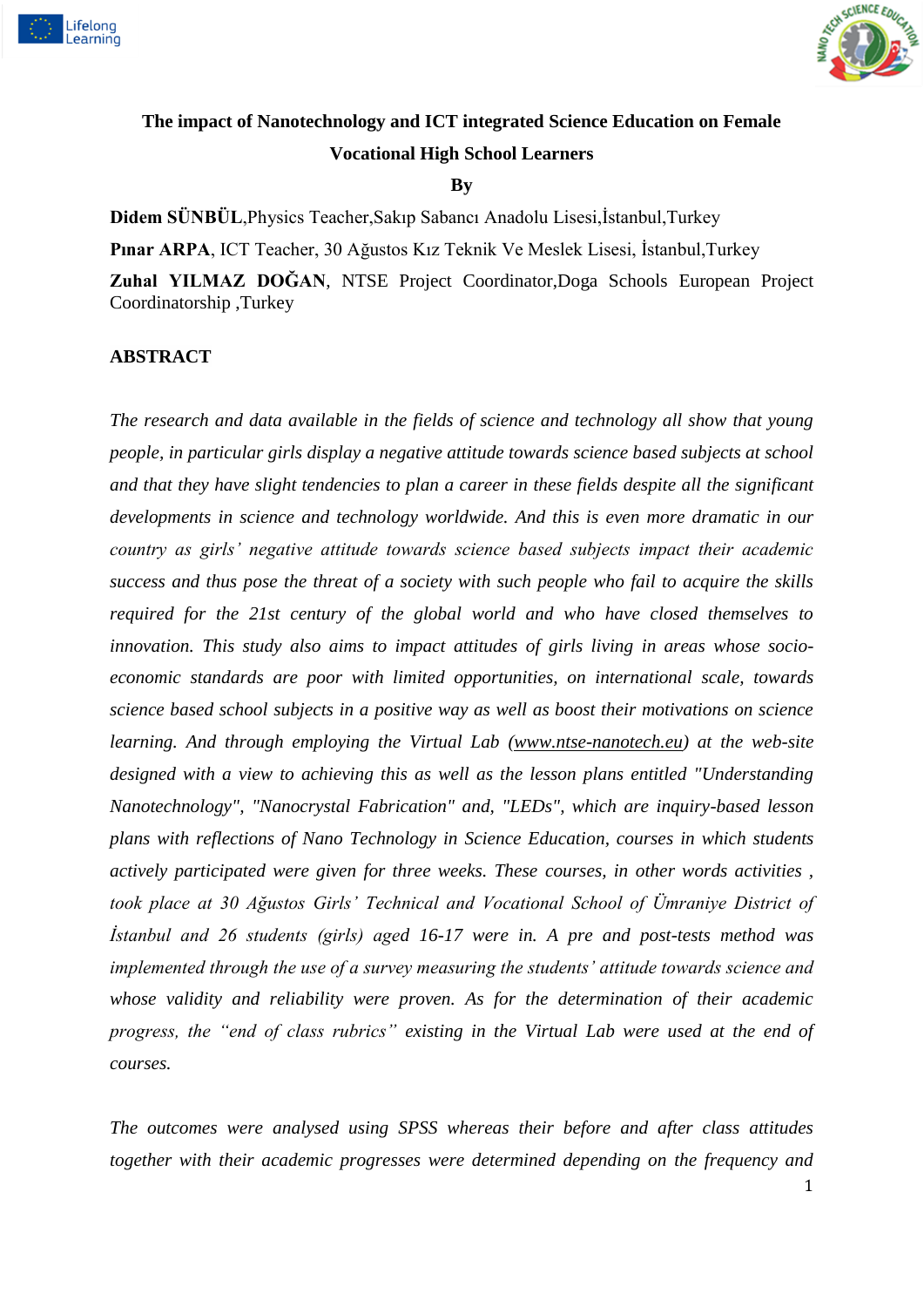



*percentages of their answers to the survey questions. It was observed that the girls attending the ICT Department of this vocational school developed a positive attitude towards science based school subjects.*

*Key Words: ICT learning, inquiry based, science education, motivation, attitudes, single-sex classes, nanotechnology*

### **INTRODUCTION**

-

In many international reports on education, the potential shortage of human resources in key scientific professions was identified and they recommend urgently modernizing science teaching in schools. The EU member states have set a benchmark to reduce the proportion of 15-year-olds with low achievement in science to less than  $15\%$  by  $2020<sup>1</sup>$ . To be able to achieve the benchmark target by 2020, there are many obstacles and problem areas are identified in school education. At the same time, it is frequently questioned that it is possible to raise the motivation of pupils, to increase their interest in science, and at the same time, to increase attainment levels. Is it possible to achieve the successful science education in schools in reaching all pupils as well as educating future scientists?

According to E.G. Rocard Report (2007) there is an alarming decline in young people's interest for key science studies and mathematics. Despite the numerous projects and actions that are being implemented to reverse this trend, the signs of improvement are still modest. Reluctance of the students to learn science, rote learning and traditional teaching approaches and the lack of supportive and powerful educational materials advancing science education can be shown as the main reasons. The current initiatives in Europe actively pursuing the renewal of science education through "inquiry based" methods show great promise but are not of the scale to bring about substantial impact, and are not able to exploit fully the potential European level support for dissemination and integration (Science Education Now: a Renewed Pedagogy for the Future of Europe, European Commission, 2007). Therefore, the education of science needs to be renovated and enhanced with the new science technology and computer technology (NTSE Concept Paper, 2010).

<sup>1</sup> Council conclusions of 12 May 2009 on a strategic framework for European cooperation in education and training ('ET 2020'). OJ C 119, 28.5.2009.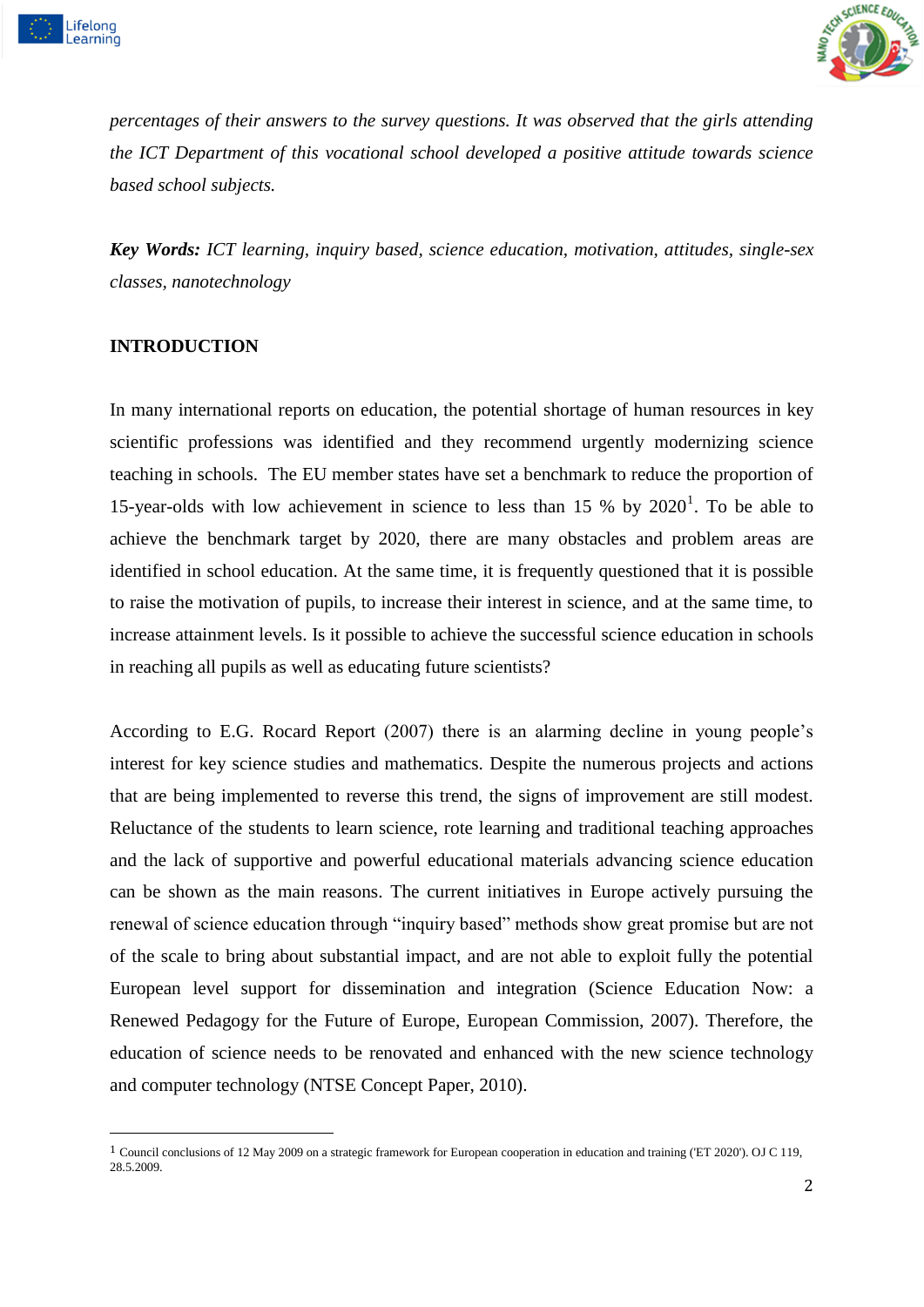



In the EU-27 in 2009, according to the PISA results, students in Bulgaria, Romania and Turkey had considerably lower average achievement than their counterparts in all other participating Eurydice countries. The mean scores in these countries were about 50-70 points lower than the EU-27 average. These countries also had the lowest results in 2006 and the proportion of students lacking basic skills in science was especially high in Bulgaria, Romania and Turkey – about 40 % of students in those countries did not reach the proficiency Level 2.

National and international indicators show that there is a big inadequacy in science and technology education in Turkey as compared to other countries. This important problem affects the young students' structure of thinking perspective and perceptions of nature in a wrong way. The main problems with science and technology education are insufficient number of science and technology teachers' taking active role in the preparation of the programs, the insufficient in-service training of the science teacher in the transition state of a new program, the huge numbers of the students in the class, the informational education orienting students towards only exam achievement, the broken link with other lessons (e.g. mathematics program) and insufficient physical conditions of schools (less laboratory opportunities) (Ozden, 2007).

When looked from a gender perspective the problem is even worse as, in general, girls are less interested in science education than boys. Of the attitudes measured in PISA, the largest gender difference was observed in students' self concept in science. On average, girls had lower levels of belief in their scientific abilities than boys in all European countries. Boys also had higher level of confidence in tackling specific scientific tasks. In most other aspects of self-reported attitudes towards science there were no consistent gender differences. Both boys and girls had similar levels of interest in science and there was no overall difference in boys' and girls' inclination to use science in future studies or jobs (EACEA/Eurydice, 2010; OECD, 2007b). Approximately 60% of higher education graduates in the fields of science, mathematics and computing are men. How can this gender imbalance be improved? These are some of the issues addressed in this study. During the study we will question *"Does a Nanotechnology and ICT integrated Science Education make a significant difference in the adoption of a positive attitude by Students of Girls Vocational Schools towards Science*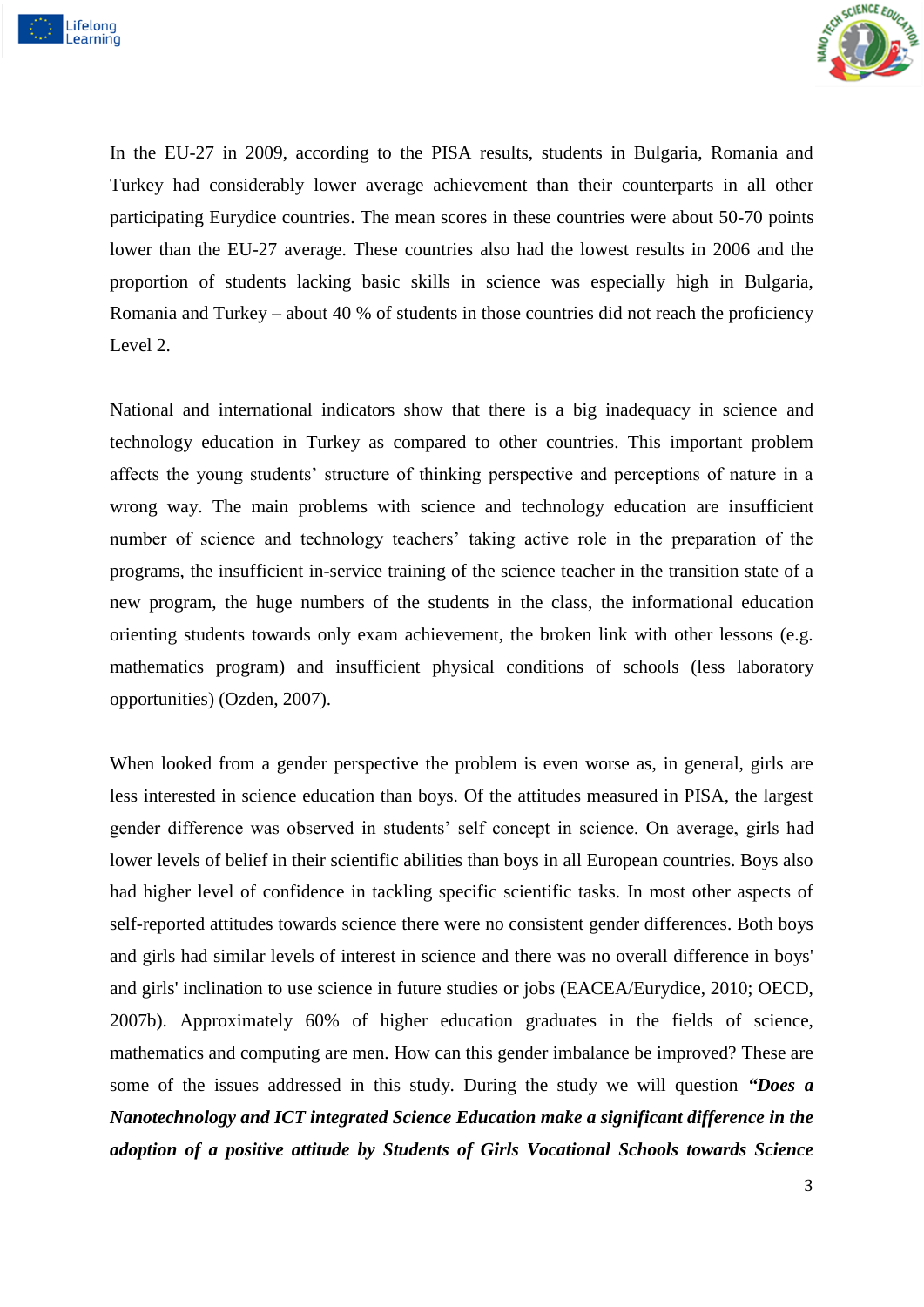



# *Education?"*

This study aims to identify the attitudes of girls living in areas whose socio-economic standards are poor with limited opportunities, on international scale, towards science based school subjects and to boost their motivations on science learning embedding the ICT and nanotechnology through employing the Virtual Lab [\(www.ntse-nanotech.eu\)](http://www.ntse-nanotech.eu/) experiments of NTSE Project<sup>2</sup>. In this study, the lesson plans entitled "Understanding Nanotechnology", "Nanocrystal Fabrication" and, "LEDs", which are inquiry-based lesson plans with reflections of Nano Technology in Science Education, courses in which students actively participated were given for three weeks.

In our classroom implementations, the ICT tools mostly the educational materials (Lesson plans, simulations and videos) of NTSE Virtual Laboratory will be used. Nowadays, virtual learning environments represent important technological resources that help the learners (but also the teachers and trainers) to introduce and demonstrate science concepts, to acquire knowledge, and to perform experimentation without risks. Thus, a virtual lab "enables the learner to link between the theoretical aspect and the practical one, without papers and pens, being electronically programmed in computer, in order to simulate the real experiments inside the real laboratories." (Harry & Edward, 2005).

### **METHOD**

In the study, pre test-post test design of the experimental models has been employed.

### *Data Gathering Tools*

In the study, pre and post tests including 5 questions to define their awareness, motivation and perceptions towards science education and the place of ICT and nanotechnology in their life. Apart from this, the student's grids were performed to define the level of their learning and the reflections were used to understand their motivations and challenges in science education integrated with ICT tools and nanotechnology topics.

### *Work Group*

.<br>-

This study took place at 30 Ağustos Girls' Technical and Vocational School of Ümraniye District of IstanFbul and 26 students (girls) aged  $16-17$  in  $11<sup>th</sup>$  grade IT department students

<sup>2</sup> NTSE Project is LLP Transversal Programme KA3-ICT Project with reference number: 511787-LLP-1-2010-1-TR-KA3-KA3MP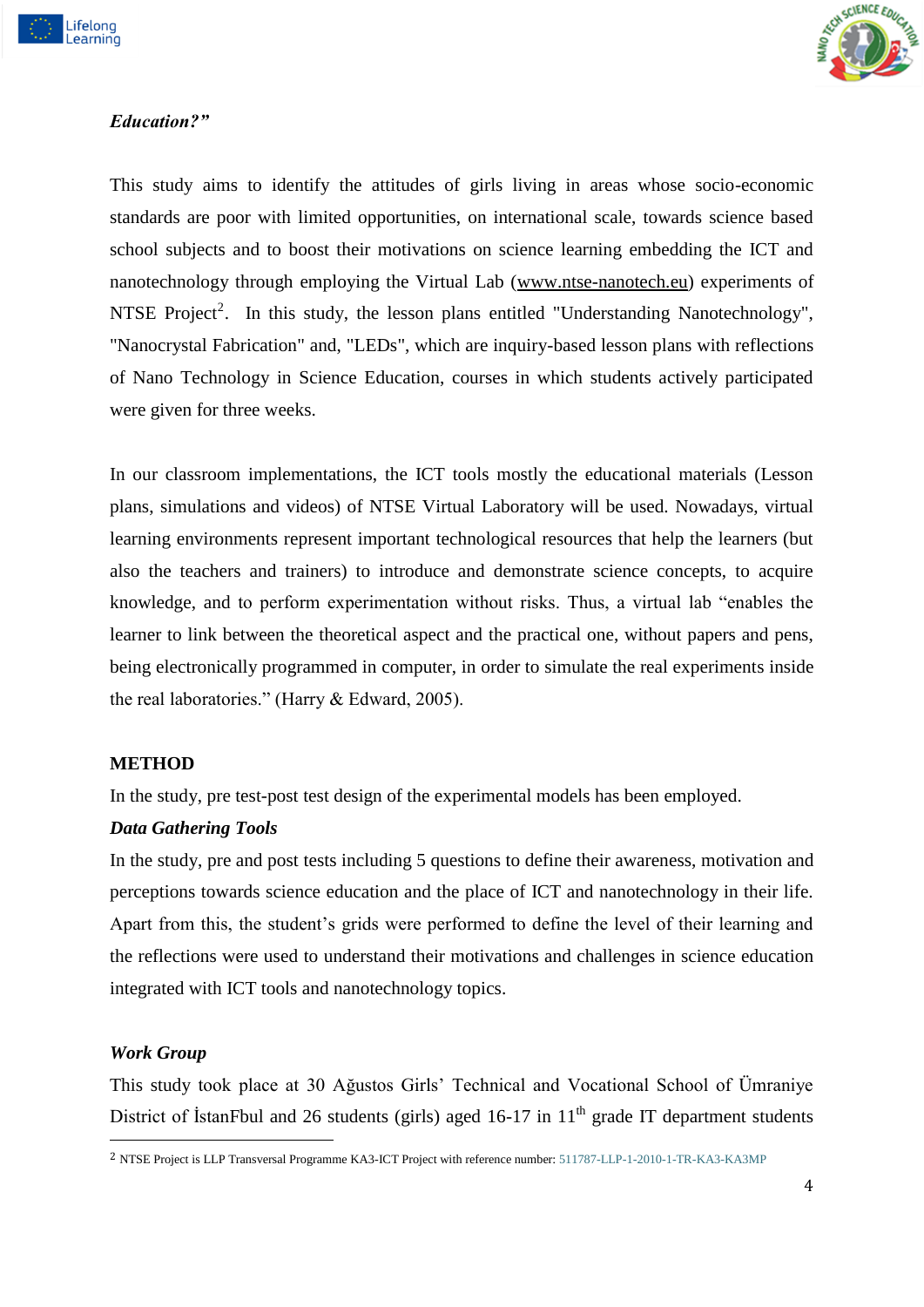



during the 1st period of 2013-2014 Academic Year.

# **STEPS OF THE PROCESS**

The study was carried out according to the steps below:

- **1.** The research was initiated in Vocational school and the 11th grade class with 26 females was selected to implement the NTSE virtual laboratory experiments.
- **2.** The course teacher (ICT subject) worked collaboratively with the NTSE project experts while implementing the virtual laboratory activities.
- **3.** Before the classroom implementation the pre-test was conducted with 26 females to understand their motivation and awareness on science and Nano technology education.
- **4.** The project experts presented the NTSE Virtual Laboratory and project procedure.



- **5.** Three lesson plans and experiments were chosen (Understanding Nanoscale, Nanocrystal Fabrication, and LEDs) from the NTSE Virtual Laboratory according to their level and interests.
- **6.** Each experiment was conducted in two hours of lesson. The steps of the lesson were detailed in empiric procedure.
- **7.** End of the experiments the students grids were conducted to check what they learnt and remember.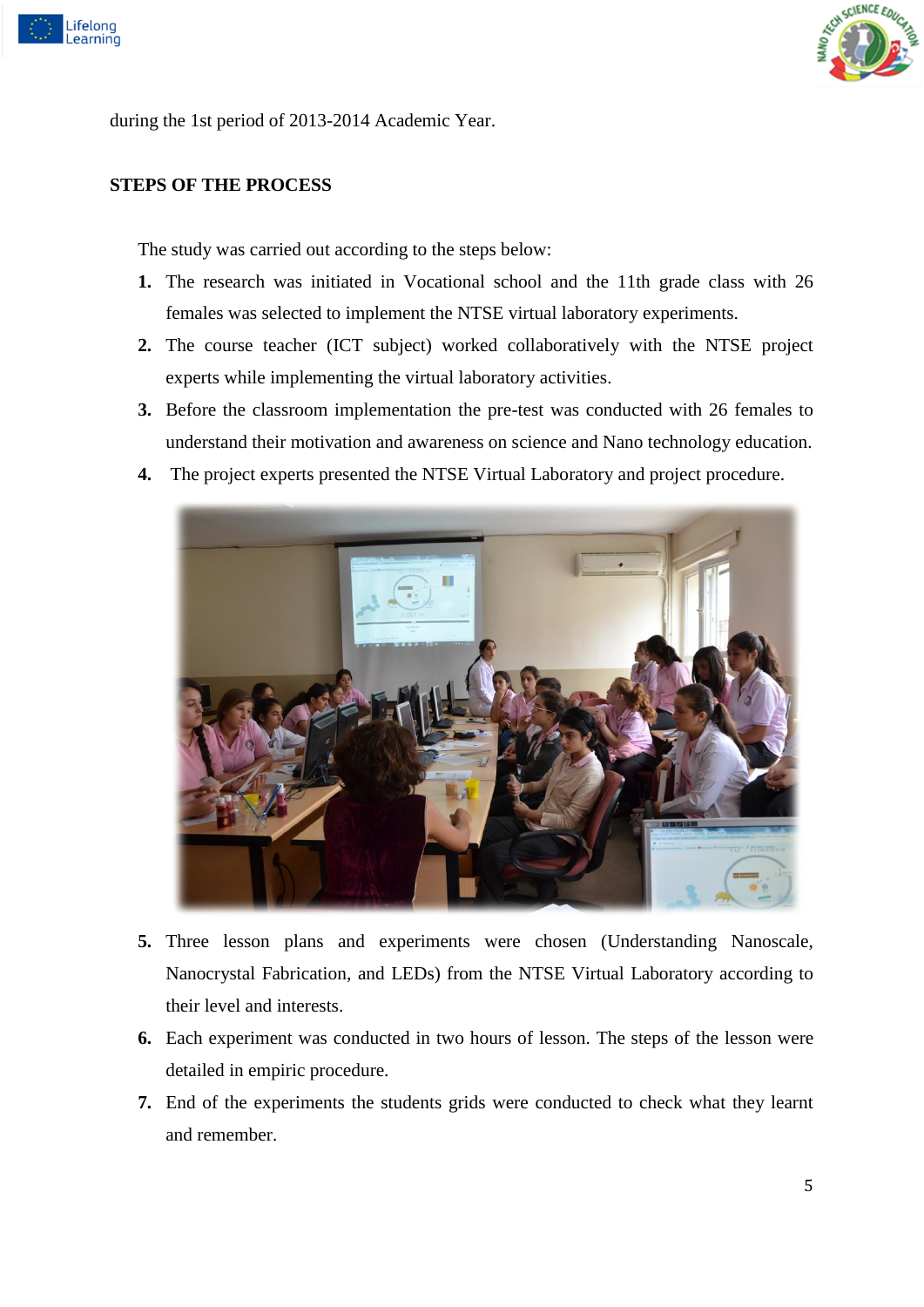



- **8.** After three-week classroom implementation, the post-test was conducted to the students to check what they learnt.
- **9.** The results were gathered and analyzed.

# **EMPIRIC PROCEDURE**

Empiric procedure is explained in a timely fashion below.

- 1. While planning the education, integration of inquiry based learning, improving digital and science literacy drawn out in scope of the NTSE project have been taken into consideration and each activity aims to gain these competences.
- 2. The week before the commencement of the implementation of the empiric process, the project expert has met the test group students and informed them on the implementation and tried to motivate them to willingly participate.
- 3. Before the implementation of the experiments, the access to the virtual laboratory and the sections were introduced.
- 4. Two hours of lesson were dedicated for virtual and hands on activities.
- 5. Each activity was done in groups of 3 or 5 to engage the students into active learning process.
- 6. The virtual laboratory implementations were conducted through following the steps of the teacher guide of the Nanocrystal Fabrication experiment integrating the steps of Inquiry Based Learning as in the following;
	- First teachers played the video about the " Nanocrystal Fabrication" in movie section,
	- $\triangleright$  Before opening the simulation about the "solution", the teacher prepares a solution of hot water and sugar to recall their previous knowledge about the solubility, solutions and dissolution. The teacher provides monitoring of the process of the formation of nanocrystals.
	- $\triangleright$  Later visited the simulations and played them in the order of the four simulations (dissolution, molecular dissolution, precipitation, molecular precipitation) in interaction section.
	- $\triangleright$  Fcc, hcp ve buckyballs model were made by students to investigate the structure of fcc, hcp (types of crystal unit cell structures) and buckyball molecules for deeper understanding of structure of solids and nanotechnological products.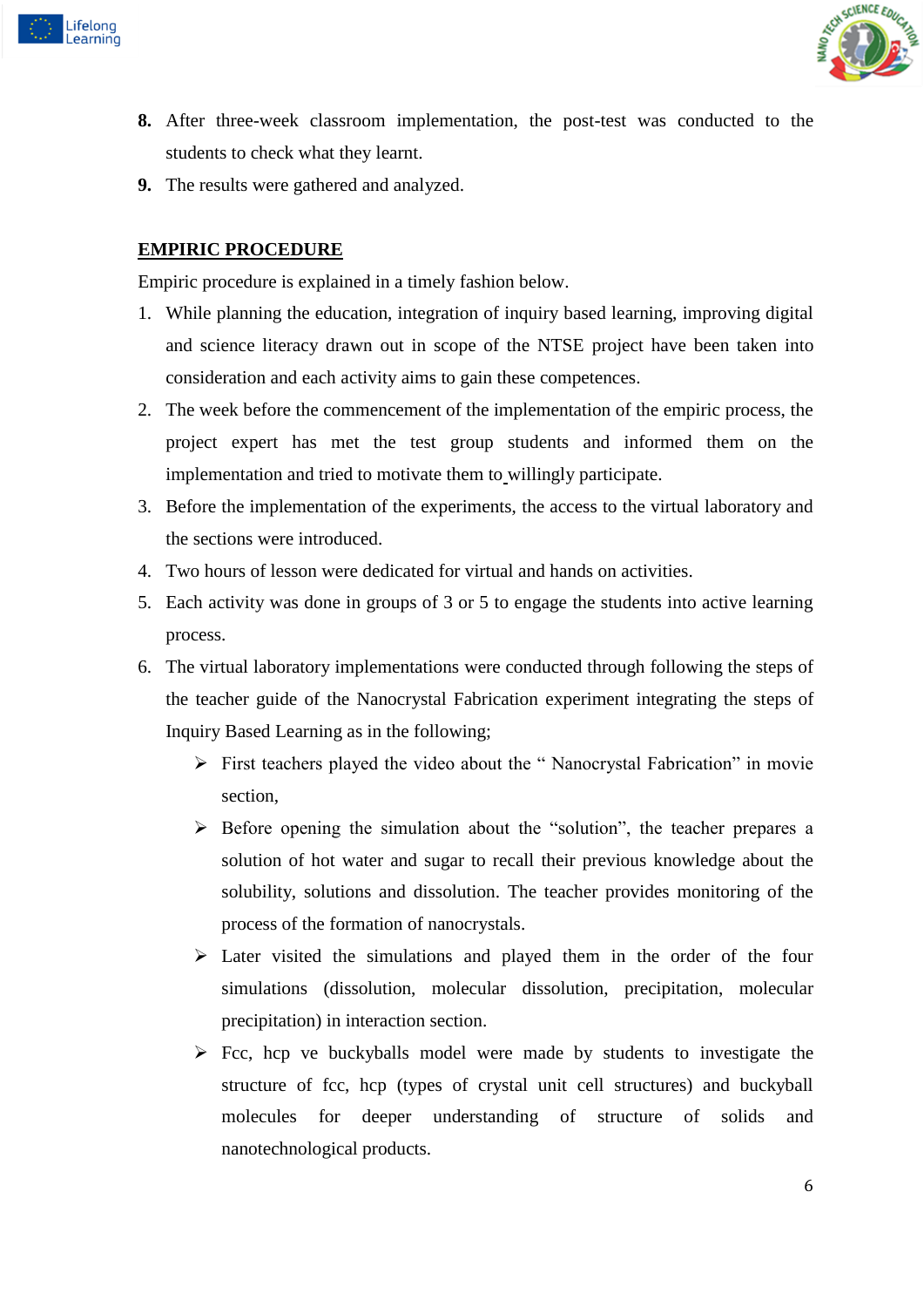





 $\triangleright$  Top-down and bottom up approaches were instructed through using the play doughs to let them discover what nano technology and understanding creating the products in suitable chemical and physical features through using different approaches.



7. During the implementation, some modifications and extra activities were inserted in LEDs experiment according the needs of the vocational school learners such as the activities and experiments on processing of semi-conductors and transistors.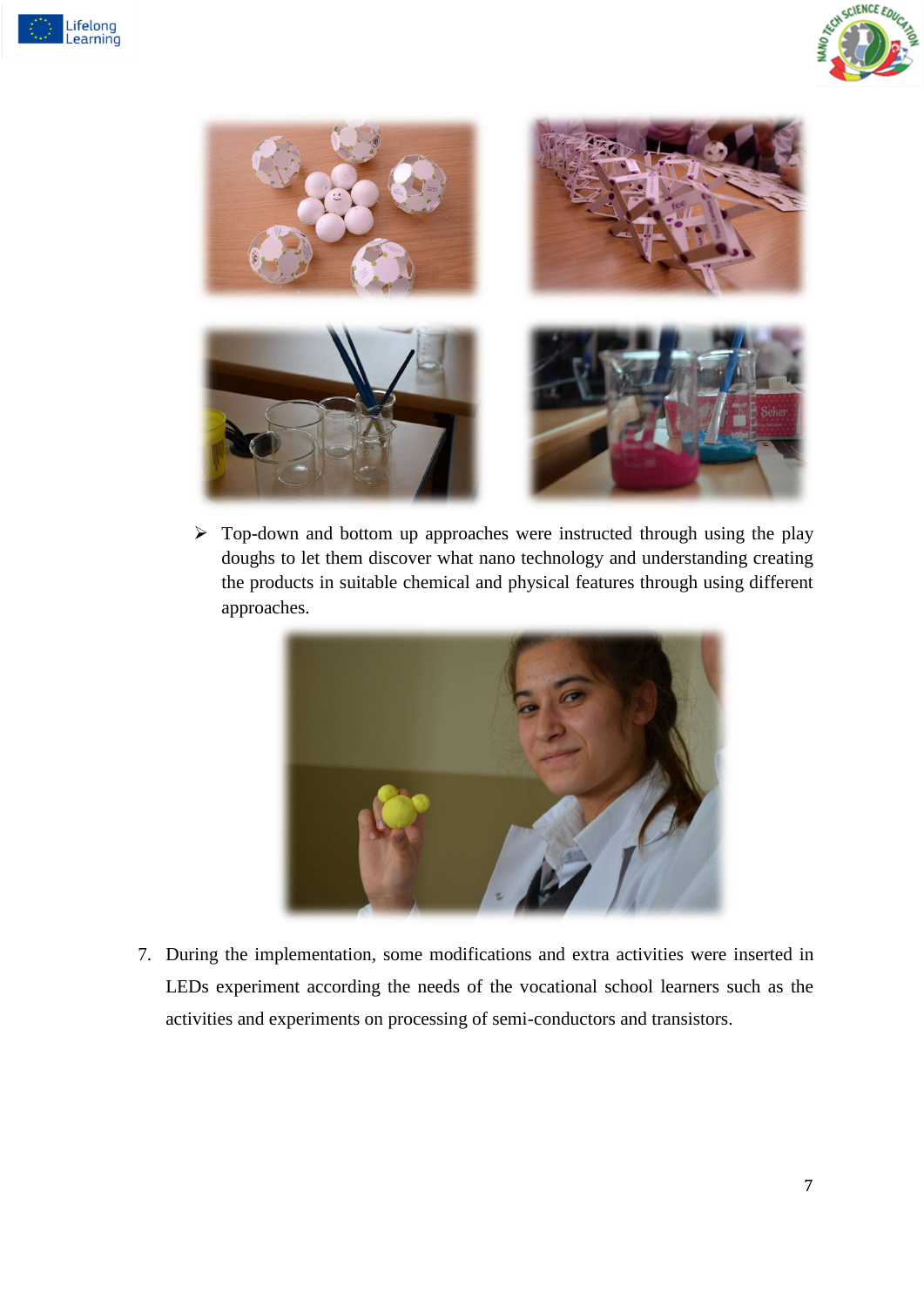





8. End of the each experiment, the students reflections were gathered to learn their likes, dislikes, challenges and motivations in their new learning. Sometimes structured feedback was conducted orally to let the students share their strategies in their learning experiences.







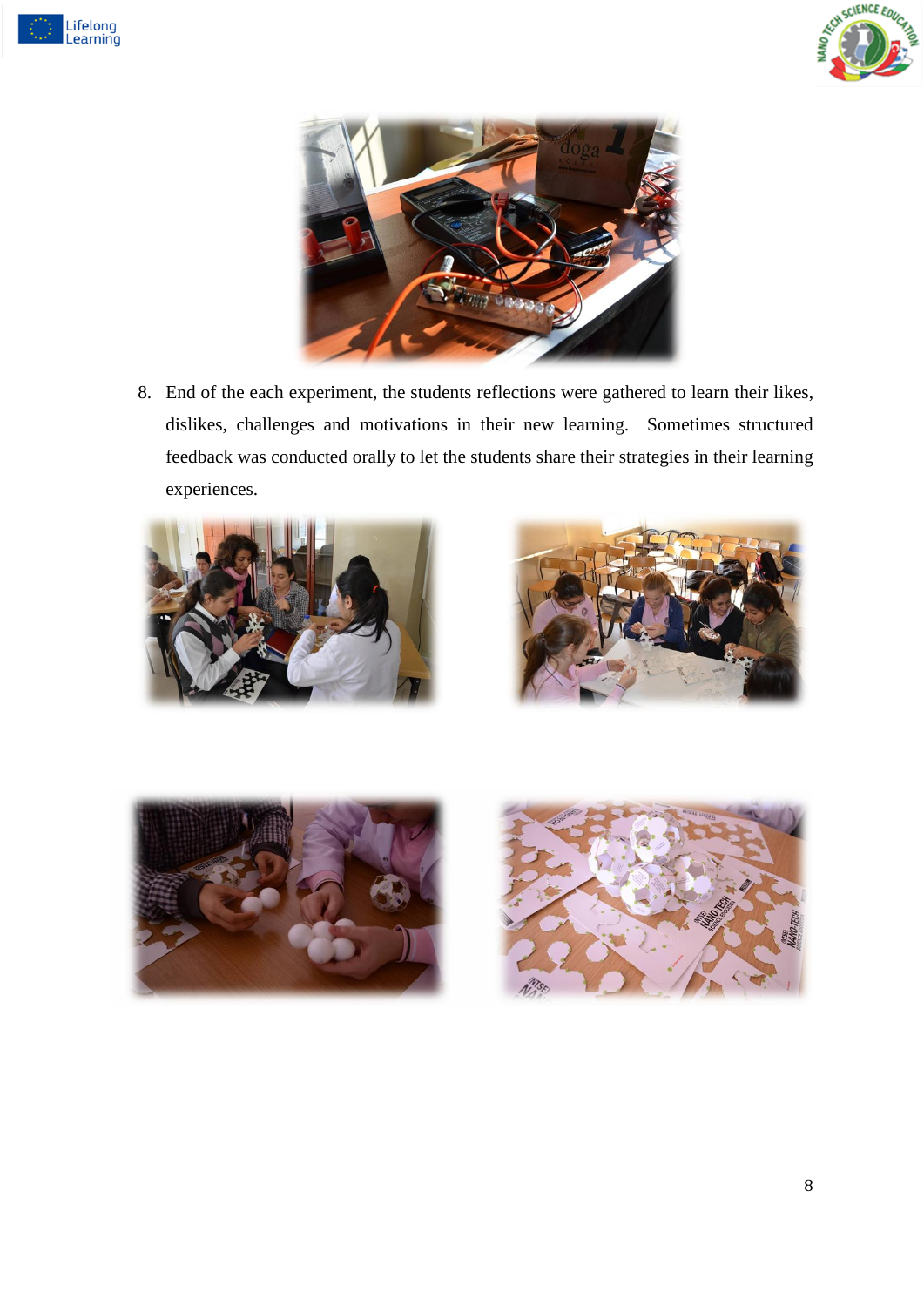



# **FINDINGS AND COMMENTS**

### *Table 1.*

*The pre-test and post-test frequency values regarding the question: "How interested would you be to learn the below-mentioned science topics in your science classes?"*

|                                                            | 1 <sup>st</sup> Quest     | $2nd$ Quest $1st$ Quest |                   | $2nd$ Quest       | 1 <sup>st</sup> | $2^{\text{nd}}$ |
|------------------------------------------------------------|---------------------------|-------------------------|-------------------|-------------------|-----------------|-----------------|
|                                                            |                           | <b>Very</b>             | <b>Interested</b> | <b>Interested</b> | Quest<br>Not at | Quest<br>Not at |
|                                                            | <b>Very</b><br>interested | interested              |                   |                   | all             | all             |
| Chemicals, their properties and how<br>they react          | $\mathbf{1}$              | 5                       | 18                | 17                | $\overline{7}$  | $\overline{4}$  |
| Atom, molecules and chemical<br>bonding                    | $\overline{2}$            | $\overline{2}$          | $\overline{4}$    | 12                | 20              | 12              |
| The nature of sound and its properties                     | $\overline{4}$            | $\overline{7}$          | 11                | 19                | 11              | $\overline{0}$  |
| Robots and automated machines and<br>their use in life     | 5                         | 10                      | 11                | 10                | 10              | 5               |
| Electricity and its properties                             | 5                         | 9                       | 11                | 9                 | 10              | 8               |
| The structure on Earth and other<br>planets                | $\overline{4}$            | $\overline{4}$          | $\overline{4}$    | 10                | 18              | 12              |
| Renewable energy and new energy<br>sources.                | $\overline{4}$            | $\overline{7}$          | 9                 | 12                | 13              | 6               |
| The use of lasers                                          | $\overline{7}$            | 9                       | 10                | 11                | 9               | 6               |
| How radios and TVs work                                    | 11                        | 9                       | 8                 | 13                | $\overline{7}$  | $\overline{4}$  |
| Why we can see the rainbow                                 | 11                        | 11                      | 11                | 11                | $\overline{4}$  | $\overline{4}$  |
| How energy can be saved or used in a<br>more effective way | 9                         | 12                      | 11                | 9                 | 6               | $\overline{4}$  |
| Technology in healthcare and<br>medicine                   | 5                         | 12                      | 12                | 14                | 9               | $\Omega$        |
| Latest inventions and discoveries in<br>science            | 13                        | 6                       | 8                 | 16                | 5               | $\overline{4}$  |
| Nanotechnology and its' use in life                        | $\overline{7}$            | $\overline{7}$          | 9                 | 16                | 10              | 3               |

According to Table 1, significant differences stand out between the answers students have given before and after the application. Following the application, the differences in student answers have appeared especially in the topics of the use of technology in healthcare and medicine, Nano technology and its use in daily life, and these are in favour of the post-test values. These results show that the conducted applications motivate student interest in the areas of science and technology.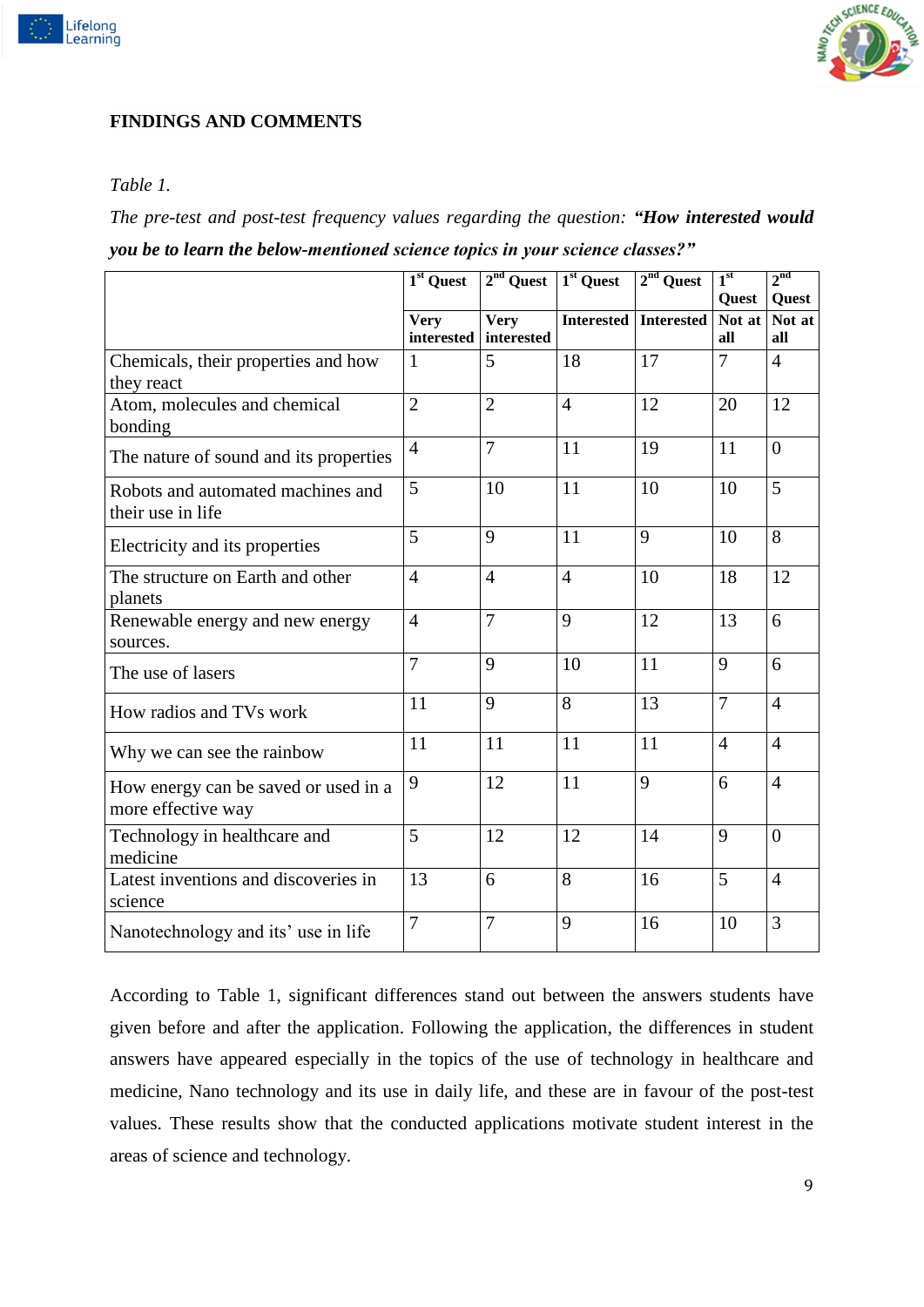

# *Table 2.*

Lifelong<br>Learning

*The pre-test and post-test frequency values regarding the question: "What do you think about the science education at school?"*

|                                                                                        | 1 <sup>st</sup><br>Quest | 2 <sup>nd</sup><br>Quest | 1 <sup>st</sup><br>Quest  | 2 <sup>nd</sup><br>Quest  | 1 <sup>st</sup><br>Quest | 2 <sup>nd</sup><br>Quest | $1st$ Quest    | $2nd$ Quest      |
|----------------------------------------------------------------------------------------|--------------------------|--------------------------|---------------------------|---------------------------|--------------------------|--------------------------|----------------|------------------|
|                                                                                        | Yes                      | Yes                      | <b>Not</b><br><b>Sure</b> | <b>Not</b><br><b>Sure</b> | N <sub>0</sub>           | N <sub>0</sub>           | <b>Missing</b> | <b>Missing</b>   |
| School science is a<br>difficult subject                                               | 5                        | 9                        | 10                        | 10                        | 10                       | 6                        | $\mathbf{1}$   | 1                |
| School science has opened<br>my eyes to new careers<br>and new events around me        | $\overline{7}$           | 8                        | 12                        | 14                        | $\overline{4}$           | 3                        | 3              | 1                |
| I like school science more<br>than most other subjects                                 | 5                        | 6                        | $\overline{7}$            | 11                        | 11                       | 8                        | 3              | 1                |
| The things that I learn in<br>science at school will be<br>helpful in my everyday life | 9                        | 8                        | 13                        | 11                        | $\mathbf{1}$             | 6                        | 3              | 1                |
| School science has<br>increased my curiosity<br>about things we cannot yet<br>explain  | $\overline{7}$           | 5                        | 11                        | 15                        | 5                        | 5                        | 3              | 1                |
| School science has<br>increased my appreciation<br>of nature                           | 10                       | 18                       | 12                        | 6                         | $\overline{2}$           | $\overline{2}$           | $\overline{2}$ | $\overline{0}$   |
| School science is my way<br>to technology and science<br>knowledge                     | $\overline{7}$           | 15                       | 9                         | 10                        | 8                        | $\mathbf{1}$             | $\overline{2}$ | $\boldsymbol{0}$ |
| <b>TOTAL</b>                                                                           | 50                       | 69                       | 74                        | 77                        | 41                       | 31                       | 17             | 5                |

According to Table 2F, the only significant difference between student answers before and after the application appeared in the items "Science classes at school improved my respect for nature" / Science classes at school are topics that direct me towards technology and science". Before and after the application around 50% of the students answered some of the questions as **"not sure".** These result shows that the applications conducted did not have a significant effect on their attitudes and opinions about the science classes at school.

*Table 3.*

*The pre-test and post-test frequency values regarding the question: "according to me, the best ways to learn more on science and technology"*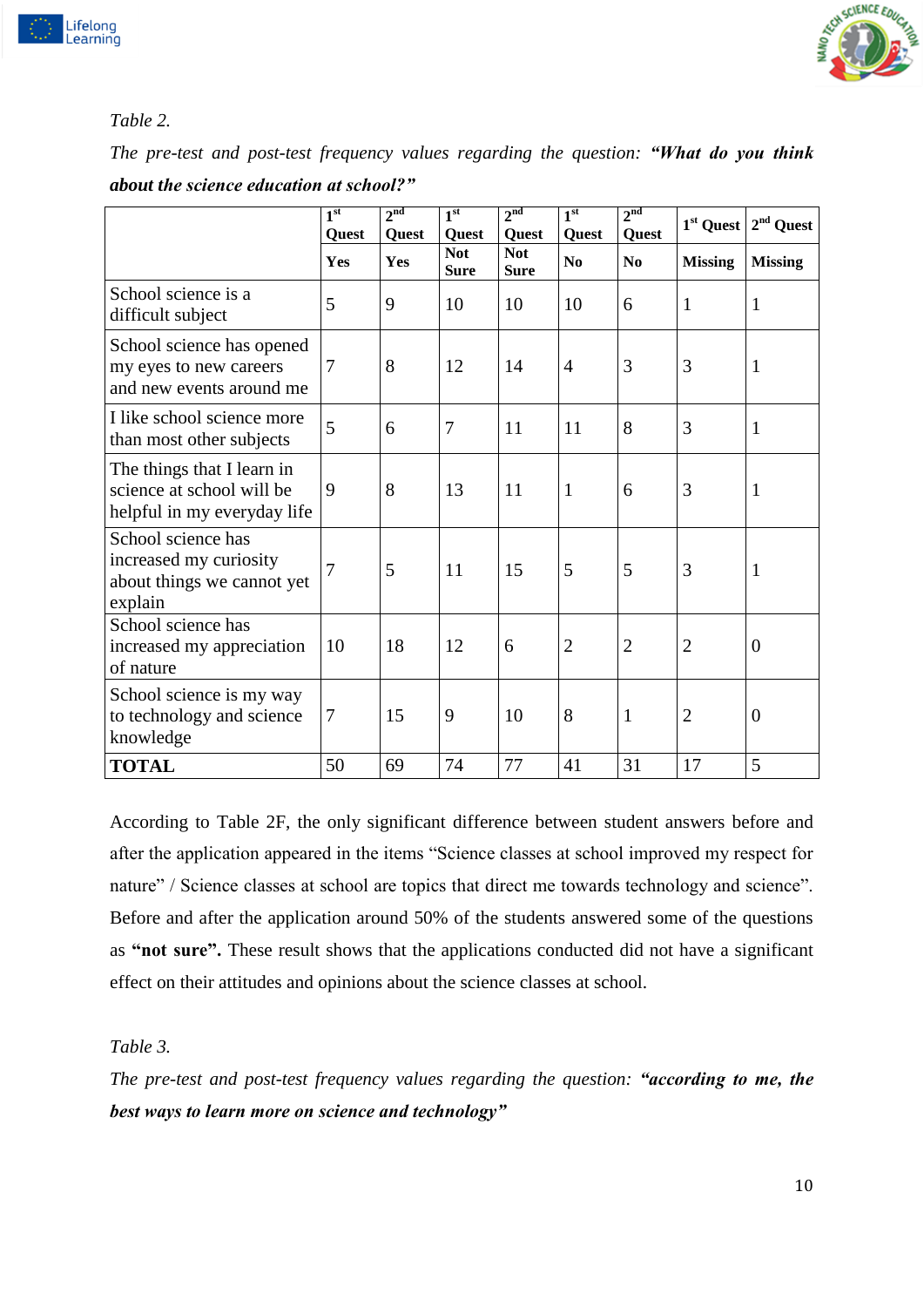



|                                       | 1 <sup>st</sup> Quest | $2nd$ Quest |
|---------------------------------------|-----------------------|-------------|
| In-class lecture                      | 9                     | 16          |
| Reading textbooks                     |                       |             |
| Watching clips and documentaries      | 17                    | 14          |
| Laboratory and experiment simulations | 23                    | 16          |
| Real experiments                      | 24                    | 20          |
| Guided walks in nature                | 13                    | 12          |

According to Table 3, the only significant difference between student answers before and after the application appeared in the item "In-class lecture". According to the post-test\ 16 students stated that the best way to learn in science and technology is to have lectures in the classroom. On the other hand, 7 students showed an attitude change in the post-test with the item Reading textbooks. The other items are in favour of the pre-test.

### *Table 4.*

*The pre-test and post-test frequency values regarding the question: "Would you prefer learning facts on scientific topics on the computer and on the Internet?"*

| $\frac{1}{3}$ 2 <sup>nd</sup> Quest $\frac{1}{2}$ <sup>nd</sup> Quest $\frac{1}{3}$ <sup>nd</sup> Quest $\frac{1}{3}$ |            |    |    |
|-----------------------------------------------------------------------------------------------------------------------|------------|----|----|
| <b>YES</b>                                                                                                            | <b>YES</b> | NO | NO |
| $\mathbf{r}$                                                                                                          |            |    |    |

According to Table 4, the answers to the question "*Would you prefer learning facts on scientific topics on the computer and on the Internet?" have resulted in favour of the pre application test. While 21 students have said yes before the application, only 17 said yes after.*

### *Table 5.*

*If your answer is "Yes" please define which devices you would prefer to use:*

|                                  | $1st$ Quest $2nd$ Quest |  |
|----------------------------------|-------------------------|--|
| <b>Power Point presentations</b> |                         |  |
| Images                           |                         |  |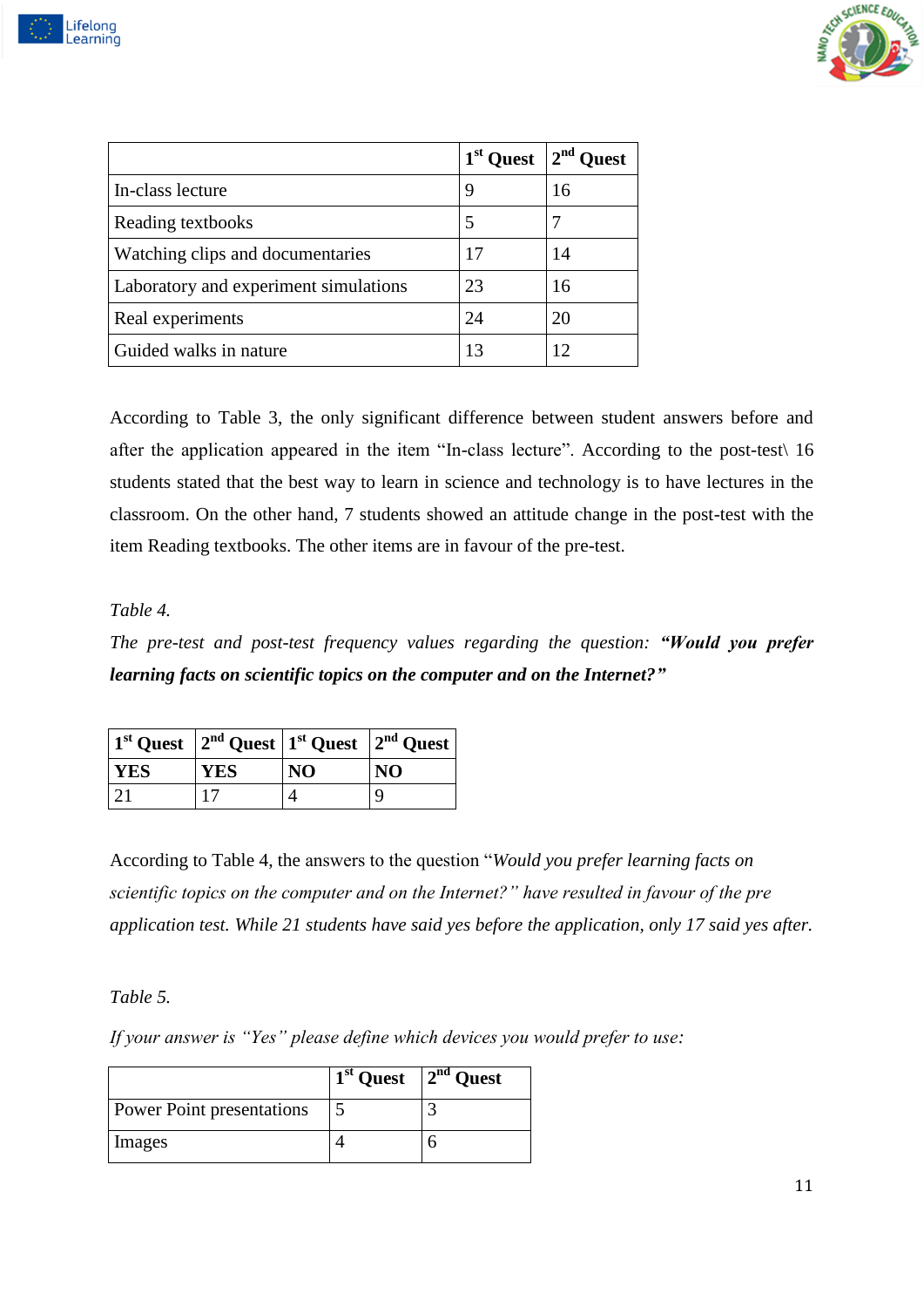



| Video Clips         |  |
|---------------------|--|
| Virtual experiments |  |

According to Table 5, the students who evaluated the Video Clips as the learning tool they use before the application (f: 15) have included the Virtual Experiments (f: 9) as another learning tool after the application.

# *Table 6.*

*The pre-test and post-test frequency values regarding the question: "Which virtual platforms would you prefer to use in order to get more information about scientific topics?"*

|                                                                          | $\frac{1}{3}$ Quest $\frac{2^{nd}}{2^{nd}}$ Quest |
|--------------------------------------------------------------------------|---------------------------------------------------|
| Only the virtual platforms made specifically for it                      |                                                   |
| Social networks – For example facebook that includes science materials 5 |                                                   |
| Forum/Discussion groups that include science materials                   |                                                   |

According to Table 6, there is no meaningful and significant difference between the preapplication and post-application answers for the question *"Which virtual platforms would you prefer to use in order to get more information about scientific topics?"* While the item, Social networks – for example facebook that includes science materials, was selected by 5 students before the application, the number of students who selected this item went up to 8 after the application.

# **COMMENT**

When the results are analysed, there is no significant change in the pre and post-test results in the female students' perception regarding whether the science classes are hard or easy. The reason has been determined to be the lack of science classes being offered in their school. In order to change the perception of these students towards science education, a long-term practice will be necessary.

In the item **2b "School science has opened my eyes to new careers and new events around me",** the topics they encountered during the 3 weeks they spend between the pre-test and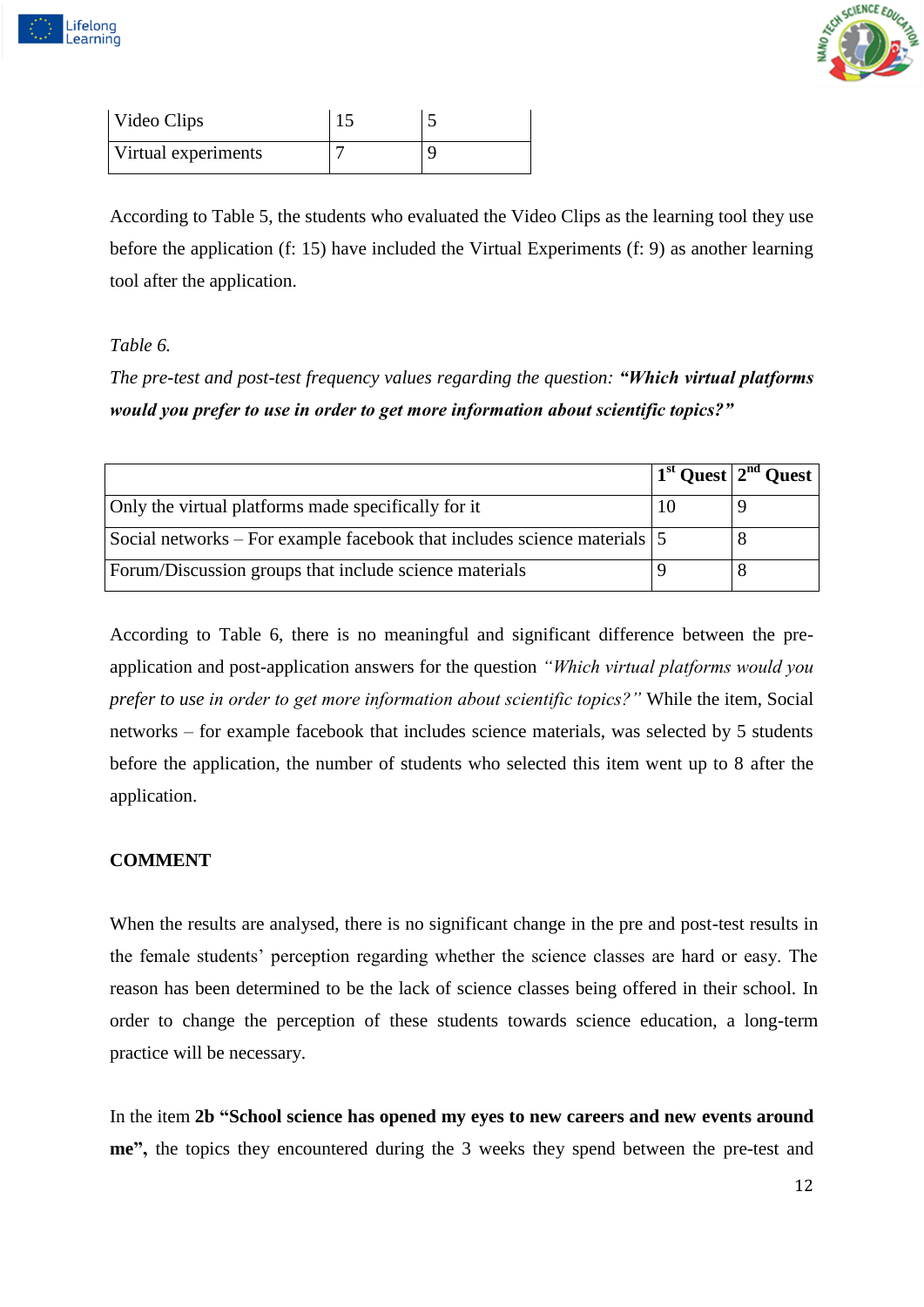



post-test seem to have caused a doubt that led them to question their background. Since these students haven't seen sustainability in the science learning processes, they seem to not make any future plans.

In the item **2c "I like school science classes more than most classes at school"** have confused 3 students, and created a positive attitude change in 3 other students. In order to reach more students, it is considered that this 3-week process may not be enough, and that they can generate positive attitude with a sustainable science education.

When we look at the item 2d "The things that I learn in science at school will be helpful in **my everyday life"** the fact that students are struggling to see an overlap of nanotechnology with their real lives, stands out. These students that study in the computer department of the Girls Vocational High School were able to draw parallels between their areas and only one of the three applications we have explain, that is the *Led.* The main reason for this, as defined before, is their struggle in the applications due to lack of their background in science education, and that they are not attracted to the other two topics, other than the "LED" topic.

For **2e** "School science has increased my curiosity about things we cannot yet explain." item, we can say that students are a little bit more confused, and the doubts and biases they had seem to have increased. Coming from a quite insufficient science education process, these students might be hesitant towards this question due to lack of science classes in their school.

When we look at the item **2g "School science is my way to technology and science knowledge",** we observe a positive attitude change in several students. These three-week experimental ICT-based learning processes that they see as nanotechnology-based seem to make more sense to the students when it overlaps with their area knowledge. Also, teachers may influence student beliefs about the value of ICTs through their pedagogical practices. Research has shown that teachers can enhance student motivation for learning using challenging and authentic tasks that provide opportunities for exploration and collaboration are connected to the real-world, and appeal to student interests (Blumenfeld et al., 1991; Bransford, Brown, & Cocking, 2000; Schunk, Pintrich, & Meece, 2007).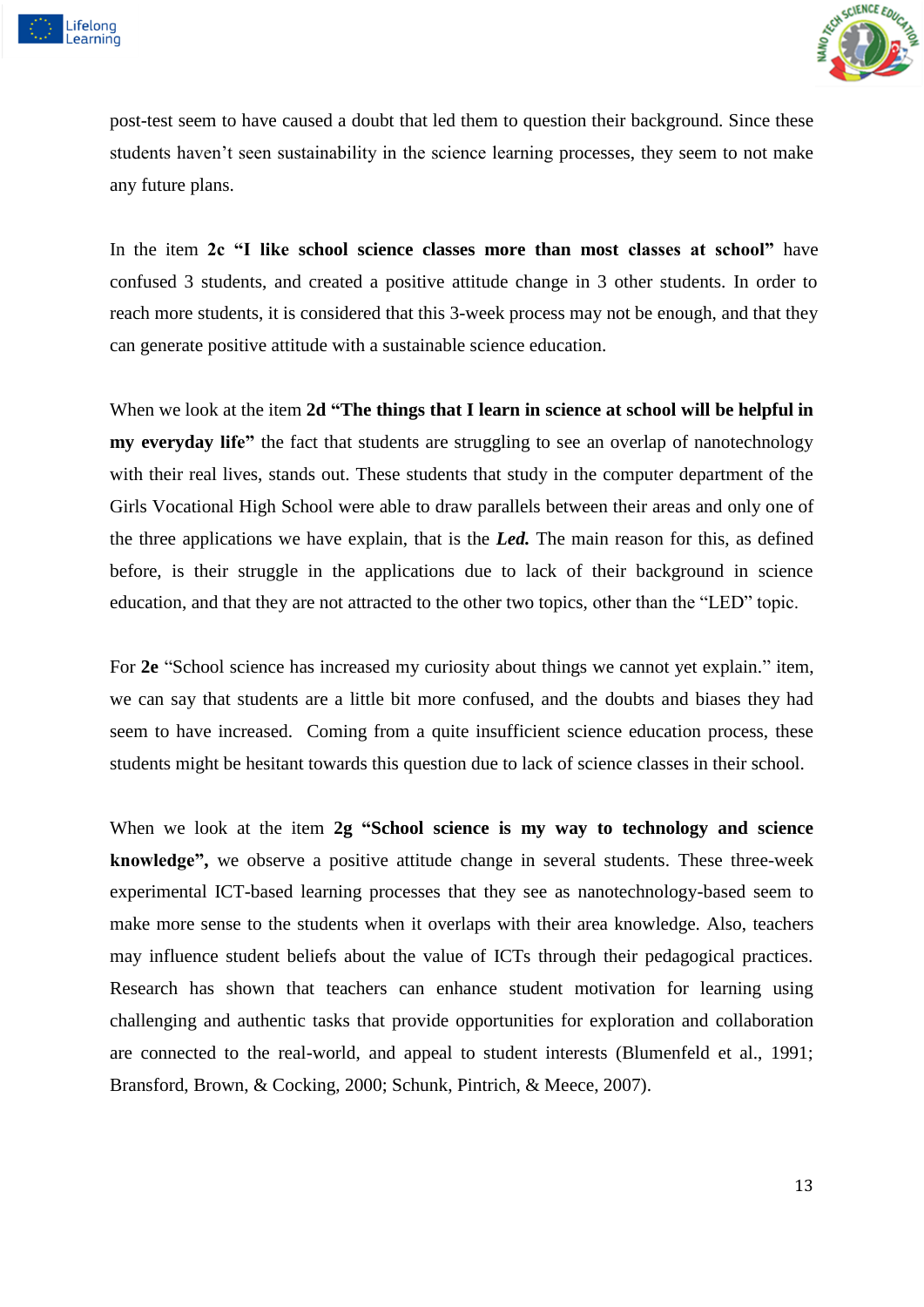



Following applications, several students expressed their expectations for the continuation of the process, and some of them even wanted to develop various projects. The alienation of girls at the vocational high school from the science education and their insufficient background increases their doubts and worries regarding whether they will be able to find a place for themselves even in their own area of Information Technologies. It is very important to encourage female students via such projects.

Students' answers to these items show how detached they are from learning by living or methods of learning on your own, that they expect the teaching methods they have encountered in this process of 3 weeks from all teachers, and that they prefer a process that is completely teacher-oriented. This attitude is not compatible with the skills of  $21<sup>st</sup>$  century, and it goes against the constructivist education methods that the Ministry of Education tries to implement in the curriculum, and the MEGEP system. It is possible that this attitude of female students is a product of their insufficiency in their skills for learning on their own, and their lack of background. However, studies in various countries (Clarke & Teague, 1996 in Australia; Goode, Estrella, & Margolis, 2006 in the US; Kordaki, 2001 in Greece) indicate that information science instruction tends to be teacher-centered and to focus on the development of decontextualized technical skills, providing students with few opportunities for collaboration and engagement in challenging, creative, and personally meaningful tasks. This approach may have differential effects on boys and girls' motivation because boys and girls are attracted to different aspects of ICTs and differ in their instructional preferences. Boys tend to be interested in the technical aspects of computing more than girls (Brunner, Bennett, & Honey, 1998) and prefer discovering things and solving computer problems on their own (Ching, Kafai, & Marshall, 2000). Girls, on the other hand, are interested in the creative aspects and real-life applications of technology (Brunner et al., 1998; Lynn, Raphael, Olefsky, & Bachen, 2003), and prefer instructional formats that enable them to collaborate and to share what they learn (Ching et al., 2000; Clegg et al., 2000; Volman, van Eck, Heemskerk, & Kuiper, 2005). Therefore, in order to remove the students' teacher-focused learning habits and their perception that they would not be able to understand topics of science on their own, the students have to be included in creative and attractive projects, which will contribute significantly to the sustainability and effectiveness of learning.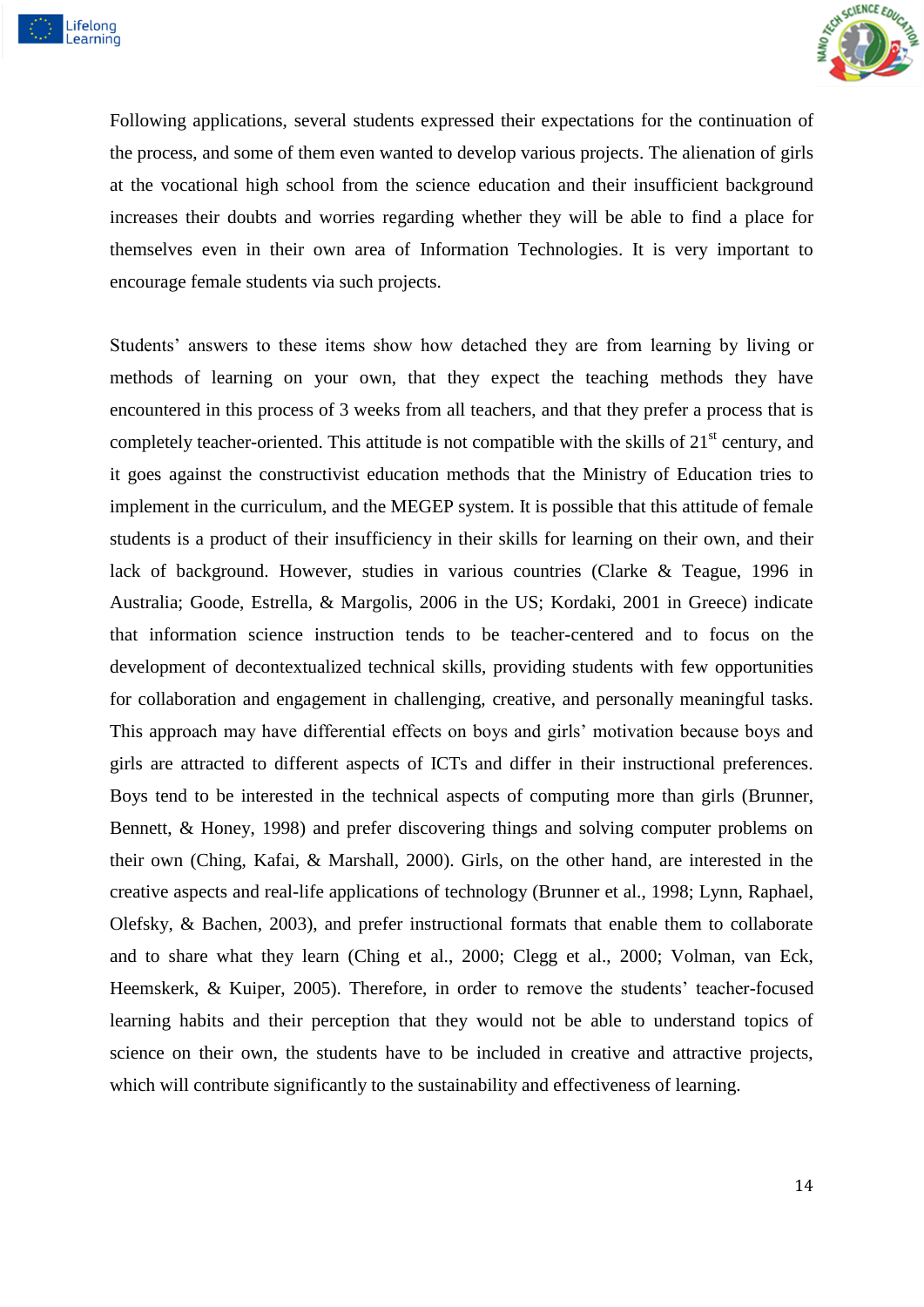



When we look at these items, we can say that structured learning processes supported by upto-date education technologies replace the students' preferences for classic tools. It is clear how students of the 21<sup>st</sup> century are living together with social media and the Internet, and therefore it is beneficial to utilize these tools in terms of grabbing attention, raising awareness and interest, and creating competition.

Throughout the experimental applications process that we conducted within the context of this three-week "The ICT supported reflections of Nano Technology on the science education" project, the basic problems we have observed in the 30 Agustos Girls Technical and Vocational High School include the fact that these students became distant from science education, that the career choices expected of female students are in totally different areas, such as child development, textile, health services, etc., that they are suppressed and directed by families and the society, as well as the effects of social-economic conditions.

There is considerable research showing that boys and girls differ in their ability and value beliefs for academic domains that are traditionally gender-typed as ''male" or ''female", in patterns that are consistent with gender norms and stereotypes (Meece, Glienke, & Burg, 2006). In particular, research on ICT learning shows that girls tend to have less positive beliefs about the value of ICT and their own ICT skills compared to boys (Volman & van Eck, 2001; Whitley, 1997). Boys' and girls' motivational beliefs are shaped by their experiences and may follow different developmental paths as a result of gendered socialization processes (Eccles, 1994; Meece et al., 2006).

### **Suggestions**

When we analyze the data retrieved as a result of this study, our suggestions for the practitioner teachers and researchers are as follows;

- 1. This study examines the effects of educational materials (experiments, students and teachers guidelines and simulations) in the NTSE Virtual Lab only on female students. Looking at and comparing the effects on both genders (female and male students) in another study would bring in more data.
- 2. It is observed that the 3-week application process was not sufficient due to focusing on whether the materials and project applications used during the work process had generated a positive attitude in students about learning science. In the next study, it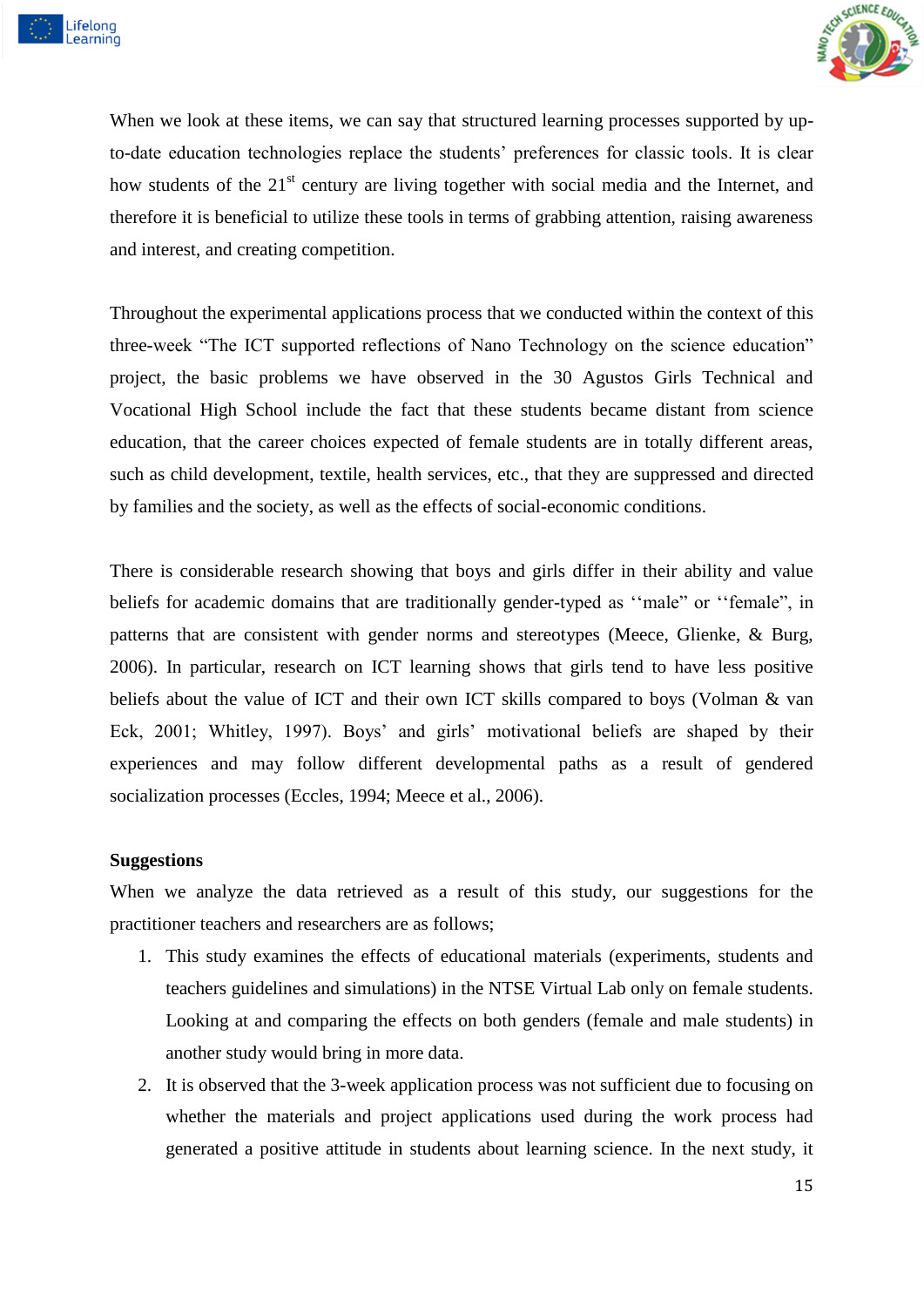



will be beneficial to conduct more long-term applications for retrieving more data and observing attitude change.

#### **References**

Bleeker, M. M., & Jacobs, J. E. (2004). Achievement in math and science: Do mothers' beliefs matter 12 years later? Journal of Educational Psychology, 96(1), 97–109.

Blumenfeld, P. C., Soloway, E., Marx, R. W., Krajcik, J. S., Guzdial, M., & Palincsar, A. (1991). Motivating project-based learning: Sustaining the doing, supporting he learning.Educational Psychologist, 26(3&4), 369– 398.

Brunner, C., Bennett, D., & Honey, M. (1998). Girl games and technological desire. In J. Cassell & H. Jenkins (Eds.), From Barbie to Mortal Kombat: Gender and computer games.Cambridge, MA: The MIT Press.

Ching, C. C., Kafai, Y. B., & Marshall, S. K. (2000). Spaces for change: Gender and technology access in collaborative software design. Journal of Science Education and Technology,9(1), 67–78.

Clarke, V. A., & Teague, G. J. (1996). Characterizations of computing careers: Students and professionals disagree. Computers and Education, 26(4), 241–246.

EACEA/Eurydice (2010). Focus on higher education in Europe 2010: The impact of the Bologna process. Brussels: EACEA P9 Eurydice. [Online]

Available: http://eacea.ec.europa.eu/education/eurydice/documents/thematic\_reports/122EN.pdf (November 10, 2011).

Eccles, J. S. (1994). Understanding women's educational and occupational choices. Psychology of Women Quarterly, 18, 585–609.

Goode, J., Estrella, R., & Margolis, J. (2006). Lost in translation: Gender and high school computer science. In J. McGrath Cohoon & W. Aspray (Eds.), Women and information technology: Research on underrepresentation (pp. 89–114). The MIT Press.

Harry,E. , and Edward,B.. Making Real Virtual Lab. The Science Education Review. 2005

Kordaki, M. (2001). Special characteristics of computer science: Effects on teaching and learning. Views of teachers. In: Paper presented at the 8th conference of the Greek Computer Society, Nicosia, Cyprus.

Lynn, K.-M., Raphael, C., Olefsky, K., & Bachen, C. M. (2003). Bridging the gender gap in computing: An integrative approach to content design for girls. Journal of EducationalComputing Research, 28(2), 143–162.

Meece, J. L., Glienke, B. B., & Burg, S. (2006). Gender and motivation. Journal of School Psychology, 44, 351– 373.

Organization for Economic Cooperation and Development. (2007b). PISA 2006: Science competencies for tomorrow's world. Paris: Author.

Ozden, M. (2007). Problems with science and technology education in Turkey. Eurasia Journal of Mathematics,